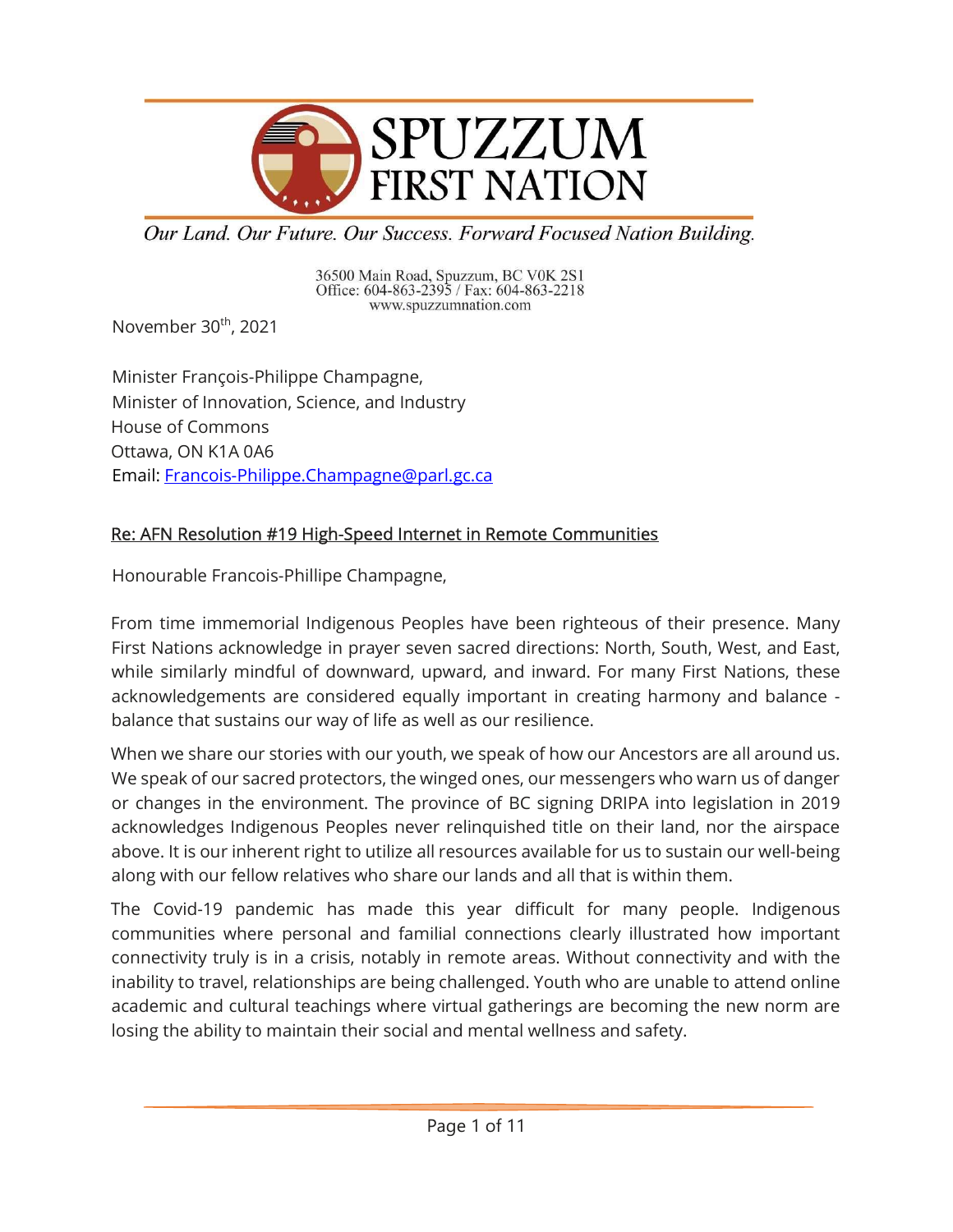Well-established providers and their numerous platforms are not available in remote villages. Access to such essential services as online doctors, shopping, education, counseling, news media, social media, delivery services, weather conditions, Covid statistics and "hot spots", and Covid-19 vaccine, registry, - all imperative services in a state of emergency - are tragically missing.

Since the 1970's, awareness of the UHF Spectrum within our traditional airspace has been known. Many of us remember having to maneuver the television antennas so that our favorite television programs would come in clear. One could say it was a primitive technological era allowing families to connect while watching their favorite shows.

In recent months, Resolution #19 was passed at the Assembly of First Nations. 98.52% of First Nations across Canada voted in favor of requesting 13 bands on the UHF spectrum be released. Karim Lakhani, Chief Executive Officer and President of Advanced Interactive Canada Inc. (DBA Advintive) has been an integral part of bringing this opportunity to fruition for our communities.

Karim Lakhani hails from a small, remote community in East Africa. On a trip back to his home community to reconnect, he realized he needed to bring the world to the students in his homeland, his roots. This connection makes it easy for him to attune himself to the problems we face across Canada in regard to connectivity. Karim's passion is in developing revolutionary new and patentable technologies to close the digital divide for underserved communities across the world through forward-thinking communications, using wireless spectrum frequencies.

Karim has been involved in the design, development, and leadership of emerging technology companies in the areas of data acquisition, multimedia archival and retrieval, interactive training systems, and electronic commerce. He has developed solutions for US Senate and for high profile clients.

Therefore, we are writing you today Minister François-Philippe Champagne to request that you follow the latest decision made whereby U.S. tribes were given priority access to the spectrum, thereby honouring Resolution #19 which reflects the wishes and needs of Canada's Indigenous Peoples, giving Indigenous communities jurisdiction over their airspace, and enabling us to help our communities and better serve our families connection needs.

Minister we are specifically requesting the following policy changes:

- Indigenous communities should have first access to unused spectrum over their land;
- Unused spectrum over Indigenous lands should be licensed for Indigenous use;
- Require telecom companies to subordinate license their unused spectrum over Indigenous lands to the communities for their use.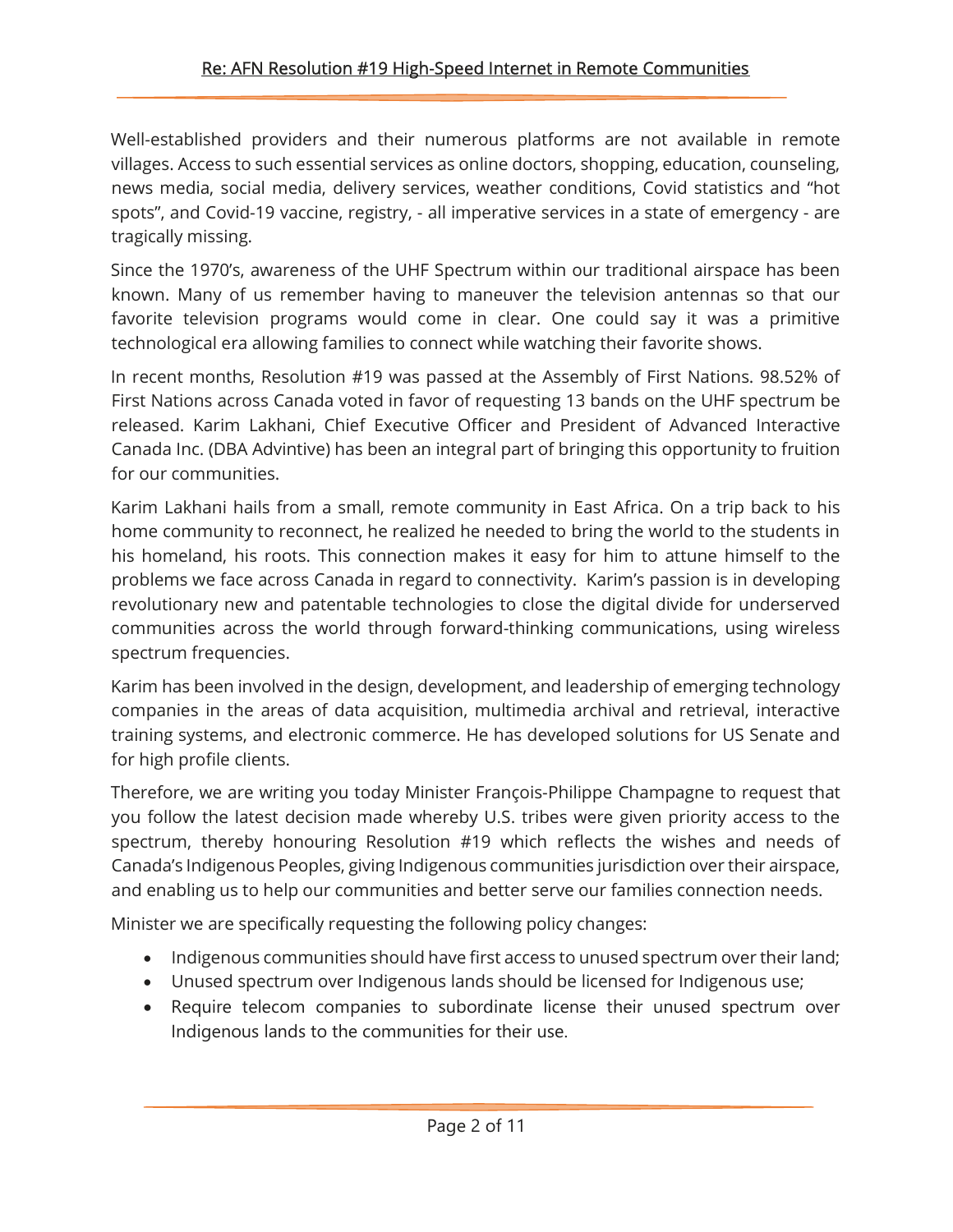## In unity, Chiefs and Councils

#### Spuzzum First Nation

/s/ James Hobart

| By:    | Chief James Hobart |
|--------|--------------------|
| Title: | Chief Councillor   |

## Gitanyow Band

/s/ Tony Morgan

| By:    | Chief Tony Morgan       |
|--------|-------------------------|
| Title: | <b>Chief Councillor</b> |

### Nuchatlaht First Nation

/s/ Jordan Michael

| By:    | Chief Jordan Michael    |
|--------|-------------------------|
| Title: | <b>Chief Councillor</b> |

### Halalt First Nation

/s/ Chief James Thomas

| By:    | Chief James Thomas      |
|--------|-------------------------|
| Title: | <b>Chief Councillor</b> |

### Gitanmaax Band

/s/ Tracey Woods

By: Chief Tracey Woods Title: Chief Councillor

# Glen Vowell First Nation

/s/ Tony Sampare

| By:    | <b>Chief Tony Sampare</b> |
|--------|---------------------------|
| Title: | <b>Chief Councillor</b>   |

### Kispiox First Nation

/s/ Cameron Stevens

By: Chief Cameron Stevens Title: Chief Councillor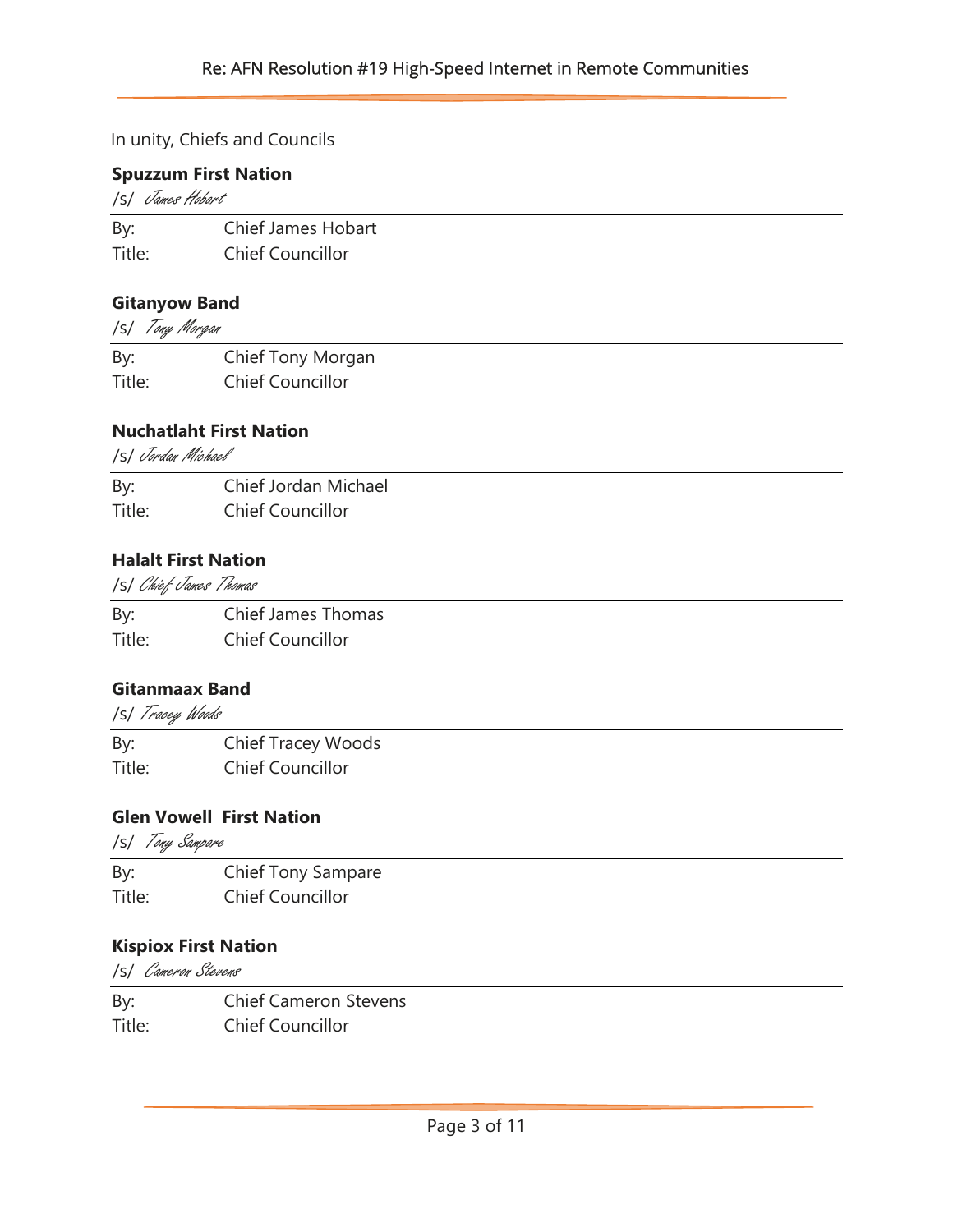### Re: AFN Resolution #19 High-Speed Internet in Remote Communities

#### Skawahlook First Nation

/s/ Maureen Chapman

By: Chief Maureen Chapman Title: Chief Councillor

#### Xaxli'p First Nation

/s/ Colleen Jacob

| By:    | Chief Colleen Jacob     |
|--------|-------------------------|
| Title: | <b>Chief Councillor</b> |

### O'Chiese First Nation

/s/ Doug Beaverbones

| By:    | Chief Doug Beaverbones  |
|--------|-------------------------|
| Title: | <b>Chief Councillor</b> |

### Heiltsuk First Nation

/s/ Marilyn Slett

| By:    | <b>Chief Marily Slett</b> |
|--------|---------------------------|
| Title: | <b>Chief Councillor</b>   |

### Douglas First Nation

/s/ Don Harris

| By:    | <b>Chief Don Harris</b> |
|--------|-------------------------|
| Title: | <b>Chief Councillor</b> |

### Homalco First Nation

/s/ Darren Blaney

| By:    | Chief Darren Blaney     |
|--------|-------------------------|
| Title: | <b>Chief Councillor</b> |

### K'ómoks First Nation

/s/ Nicole Rempel

By: Chief Nicole Rempel Title: Chief Councillor

### Doig River First Nation

/s/ Trevor Makadahay

<u> 1989 - Johann Stoff, fransk politik (d. 1989)</u>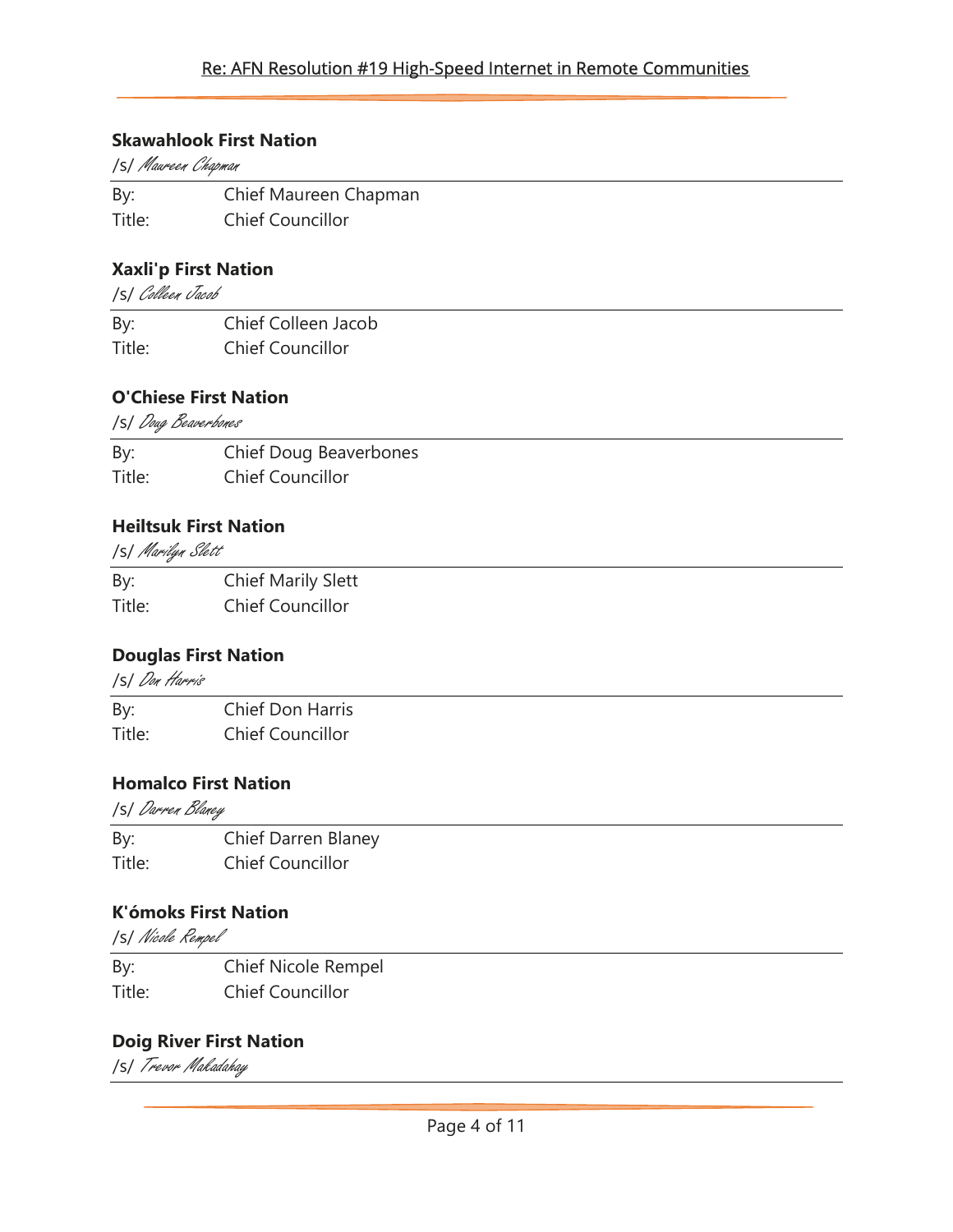By: Chief Trevor Makadahay

Title: Chief Councillor

# Lil'Wat First Nation

/s/ Dean Nelson

By: Chief Dean Nelson Title: Chief Councillor

# Whispering Pines/Clinton First Nation

/s/ Michael LeBourdais

By: Chief Michael LeBourdais Title: Chief Councillor

# Barren Lands First Nation

/s/ Trina Halkett

By: Chief Trina Halkett Title: Chief Councillor

# Brokenhead Ojibway First Nation

/s/ Deborah Smith

By: Chief Deborah Smith Title: Chief Councillor

# Buffalo Point First Nation

/s/ John Thunder

By: Chief John Thunder Title: Chief Councillor

# Fort Alexander / Sagkeeng First Nation

/s/ Derrick Henderson

By: Chief Derrick Henderson Title: Chief Councillor

# Lake Manitoba Treaty 2 First Nation

/s/ Cornell McLean

By: Chief Cornell McLean Title: Chief Councillor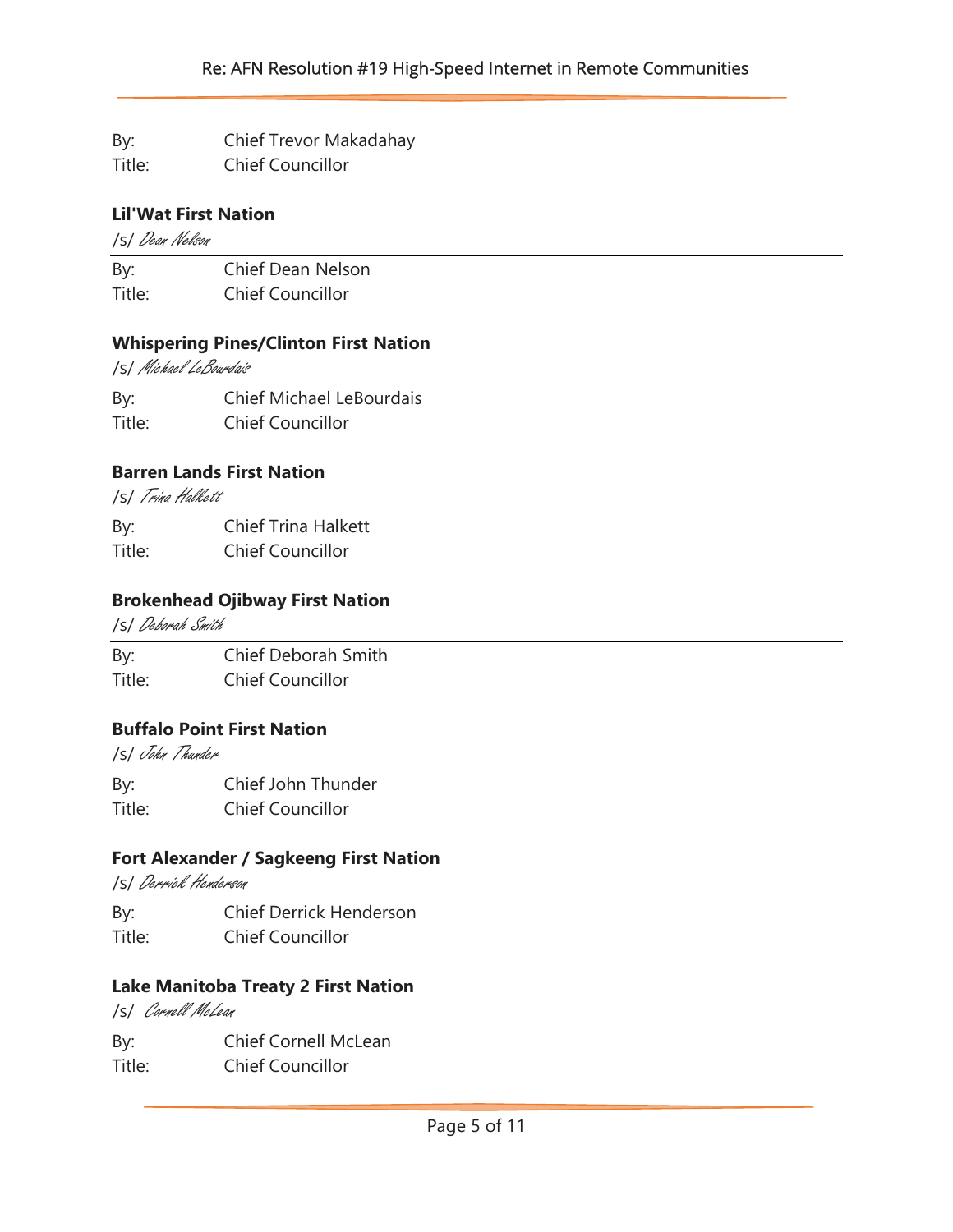### Long Plain First Nation

/s/ Dennis Meeches

By: Chief Dennis Meeches Title: Chief Councillor

## O-Chi-Chak-Ko-Sipi First Nation

/s/ Eugene Eastman

| By:    | Chief Eugene Eastman    |
|--------|-------------------------|
| Title: | <b>Chief Councillor</b> |

### Sapotaweyak Cree First Nation

/s/ Nelson Genaille

By: Chief Nelson Genaille Title: Chief Councillor

## Sayisi Dene First Nation

/s/ Evan Yassie

By: Chief Evan Yassie Title: Chief Councillor

### Skownan First Nation

/s/ Cameron Catcheway

By: Chief Cameron Catcheway Title: Chief Councillor

## Swan Lake First Nation

/s/ Francine Meeches

By: Chief Francine Meeches Title: Chief Councillor

# Skwah First Nation

/s/ Lara Mussell

By: Chief Lara Mussell Title: Chief Councillor

### Shxw'ow'hamel First Nation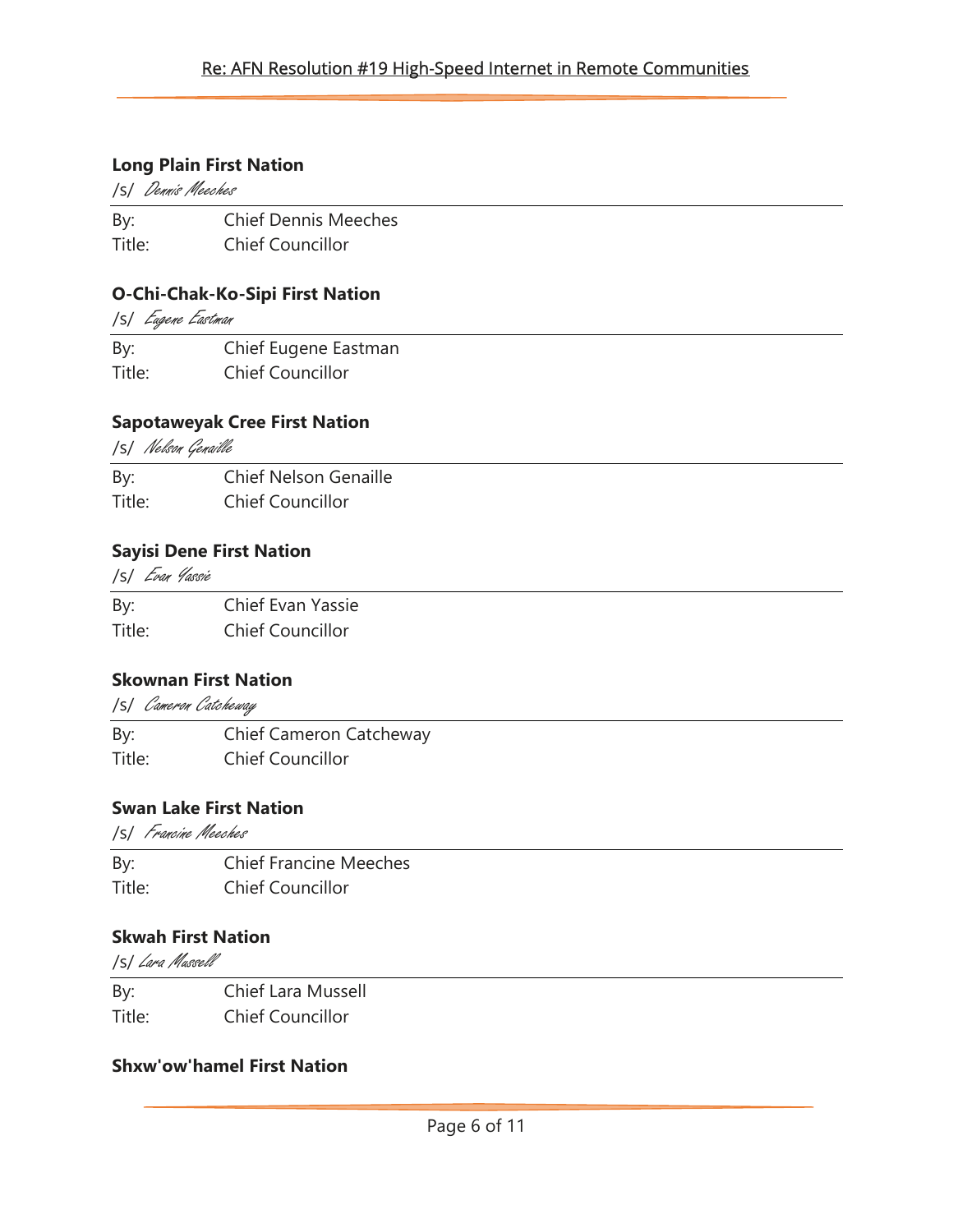## Re: AFN Resolution #19 High-Speed Internet in Remote Communities

|  |  | <b>ISI</b> Rhoda Peters |
|--|--|-------------------------|
|--|--|-------------------------|

| By:    | <b>Chief Rhoda Peters</b> |
|--------|---------------------------|
| Title: | <b>Chief Councillor</b>   |

## Sumas First Nation

/s/ Dalton Silver

| By:    | <b>Chief Dalton Silver</b> |
|--------|----------------------------|
| Title: | <b>Chief Councillor</b>    |

## Nak'azdli Whut'en' First Nation

/s/ Aileen Prince

| By:    | <b>Chief Aileen Prince</b> |
|--------|----------------------------|
| Title: | <b>Chief Councillor</b>    |
|        |                            |

## Skowkale First Nation

/s/ Mark Point

| By:    | Chief Mark Point        |
|--------|-------------------------|
| Title: | <b>Chief Councillor</b> |

# Tsartlip First Nation

 /s/ Don Tom By: Chief Don Tom Title: Chief Councillor

# Samson Cree First Nation

/s/ Vernon Saddleback

By: Chief Vernon Saddleback Title: Chief Councillor

# Yale First First Nation

/s/ Ken Hansen

| By:    | Chief Ken Hansen        |
|--------|-------------------------|
| Title: | <b>Chief Councillor</b> |

# Kwikwetlem First Nation

/s/ Ed Hall

By: Chief Ed Hall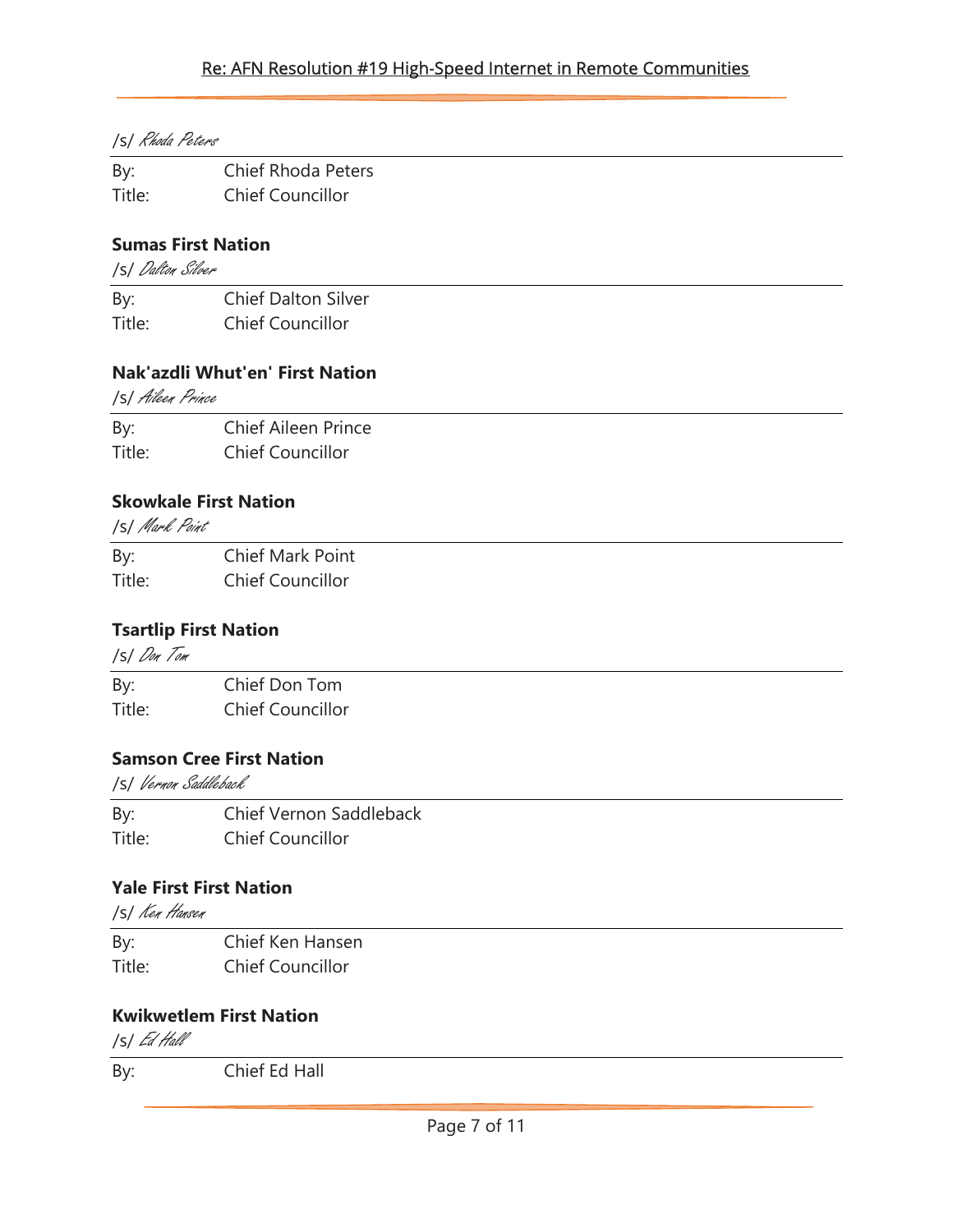## Title: Chief Councillor

## Stswecem'c Xgat'tem First Nation

/s/ Hillary Adam

By: Chief Hillary Adam Title: Chief Councillor

## Nadleh Whut'en First Nation

/s/ Larry Nooski

By: Chief Larry Nooski Title: Chief Councillor

# Tzeachten First Nation

/s/ Derek Epp

By: Chief Derek Epp Title: Chief Councillor

# Mosquito, Grizzly Bear's Head, Lean Man First Nations

/s/ Tanya Aguilar-Antiman

By: Chief Tanya Aguilar-Antiman Title: Chief Councillor

# Pinaymootang First Nation

/s/ Garnet Woodhouse

By: Chief Garnet Woodhouse Title: Chief Councillor

# Saulteaux First Nation

/s/ Kenny Moccasin

By: Chief Kenny Moccasin Title: Chief Councillor

# Moosomin First Nation

/s/ Brad Swiftwolfe

By: Chief Brad Swiftwolfe Title: Chief Councillor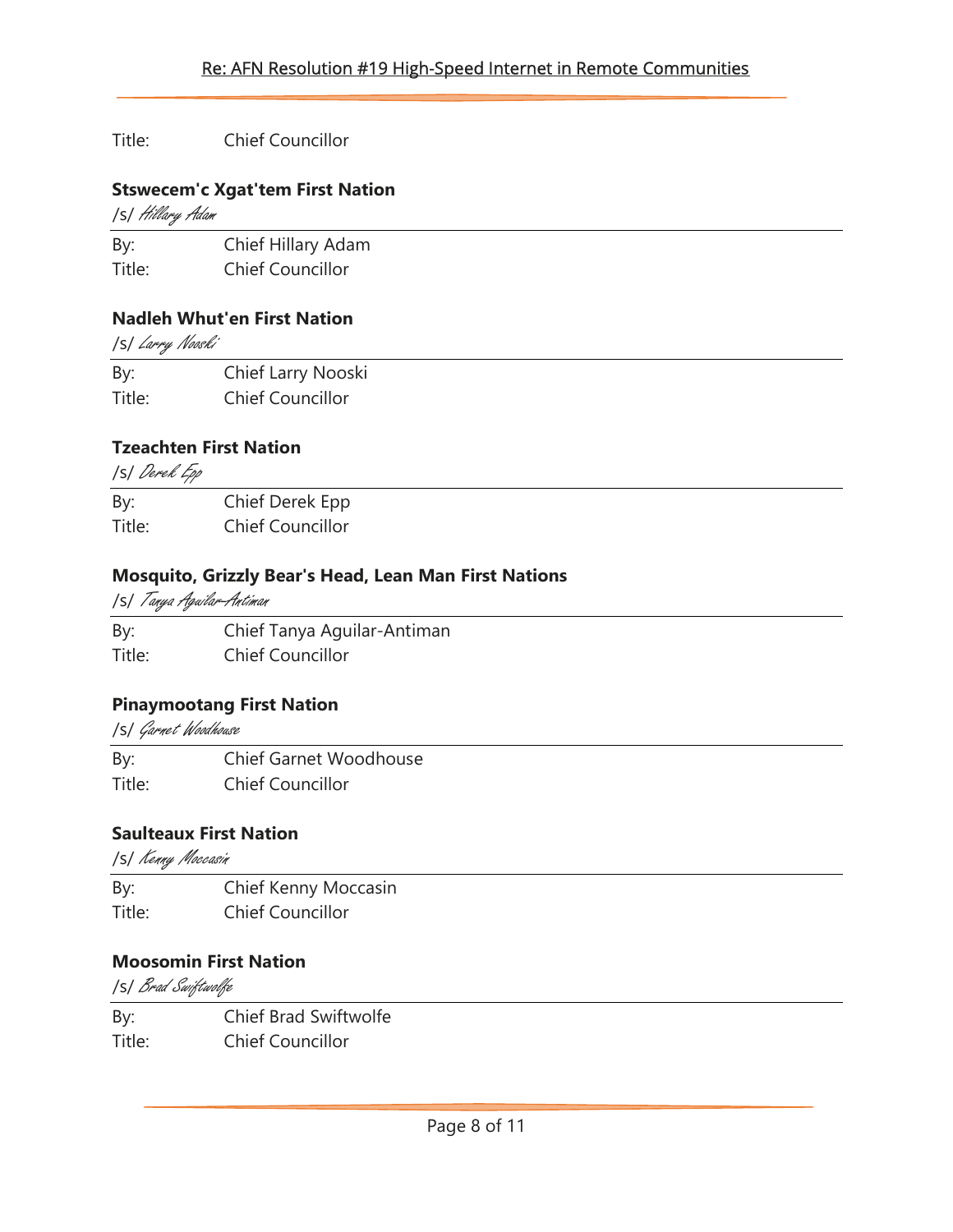### Re: AFN Resolution #19 High-Speed Internet in Remote Communities

#### Northlands Denesuline First Nation

/s/ Simon Denechezhe

By: Chief Simon Denechezhe

Title: Chief Councillor

### Rainy River First Nations

/s/ Robin McGinnis

By: Chief Robin McGinnis Title: Chief Councillor

#### Saddle Lake Cree First Nation

/s/ Eric Shirt

| By:    | Chief Eric Shirt        |
|--------|-------------------------|
| Title: | <b>Chief Councillor</b> |

### Red Pheasant Cree First Nation

/s/ Clint Wuttunee

By: Chief Clint Wuttunee Title: Chief Councillor

# Esdilagh First Nation

/s/ Troy Baptiste

By: Chief Troy Baptiste Title: Chief Councillor

#### Mamalilikulla-Qwe'Qwa'Sot'Em First Nation

/s/ John L. Powell

By: Chief John L. Powell Title: Chief Councillor

### Squiala First Nation

/s/ David Jimmie

By: Chief David Jimmie Title: Chief Councillor

### Neskonlith First Nation

/s/ Judy Wilson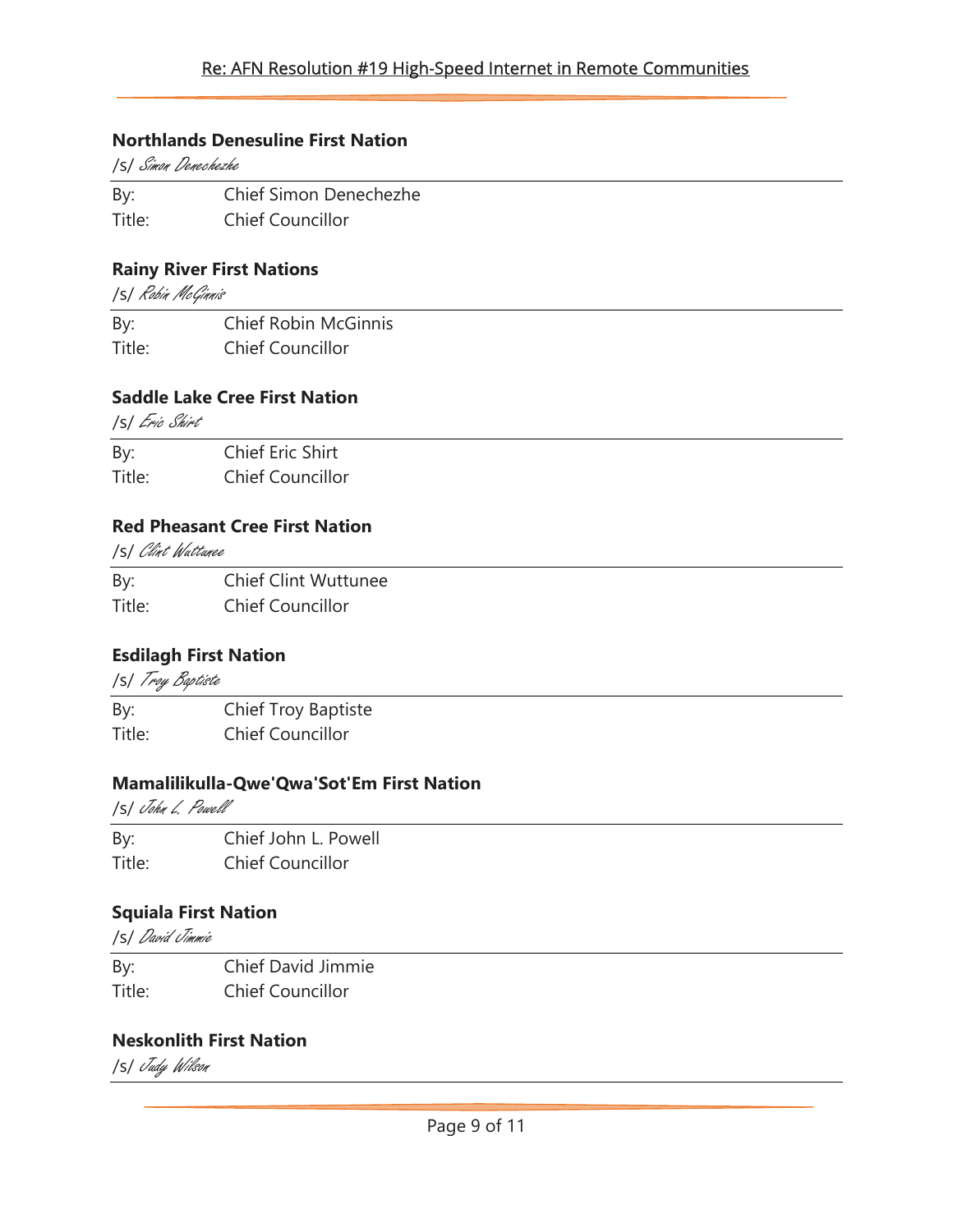By: Chief Judy Wilson

Title: Chief Councillor

# Kanaka Bar First Nation

/s/ Patrick Michell

By: Chief Patrick Michell Title: Chief Councillor

# Boston Bar First Nation

/s/ Pam Robertson

By: Chief Pam Robertson Title: Chief Councillor

# Cheam First Nation

/s/ Andrew Victor

| By:    | <b>Chief Andrew Victor</b> |
|--------|----------------------------|
| Title: | <b>Chief Councillor</b>    |

# Matsqui First Nation

/s/ Alice McKay

| By:    | Chief Alice McKay       |
|--------|-------------------------|
| Title: | <b>Chief Councillor</b> |

# Iskut First Nation

/s/ Marie Quock

By: Chief Marie Quock Title: Chief Councillor

# Cape Mudge Band

/s/ Ronnie Chickite

By: Chief Ronnie Chickite Title: Chief Councillor

# Skidegate First Nation

/s/ Billy Yovanovich

By: Chief Billy Yovanovich Title: Chief Councillor